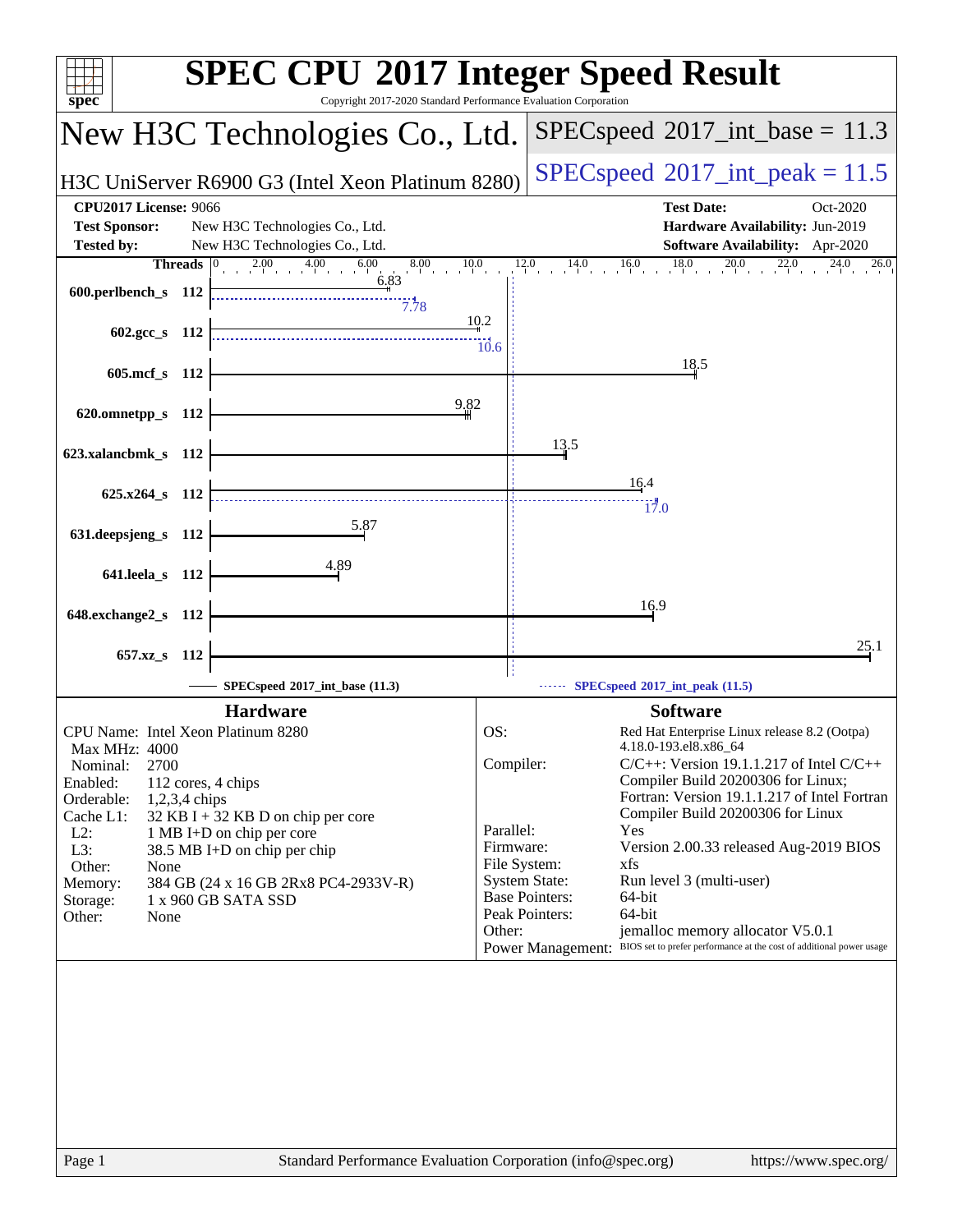

Copyright 2017-2020 Standard Performance Evaluation Corporation

## New H3C Technologies Co., Ltd.

H3C UniServer R6900 G3 (Intel Xeon Platinum 8280) [SPECspeed](http://www.spec.org/auto/cpu2017/Docs/result-fields.html#SPECspeed2017intpeak)®2017\_int\_peak =  $11.5$ 

 $SPECspeed^{\circ}2017\_int\_base = 11.3$  $SPECspeed^{\circ}2017\_int\_base = 11.3$ 

**[Test Sponsor:](http://www.spec.org/auto/cpu2017/Docs/result-fields.html#TestSponsor)** New H3C Technologies Co., Ltd. **[Hardware Availability:](http://www.spec.org/auto/cpu2017/Docs/result-fields.html#HardwareAvailability)** Jun-2019 **[Tested by:](http://www.spec.org/auto/cpu2017/Docs/result-fields.html#Testedby)** New H3C Technologies Co., Ltd. **[Software Availability:](http://www.spec.org/auto/cpu2017/Docs/result-fields.html#SoftwareAvailability)** Apr-2020

**[CPU2017 License:](http://www.spec.org/auto/cpu2017/Docs/result-fields.html#CPU2017License)** 9066 **[Test Date:](http://www.spec.org/auto/cpu2017/Docs/result-fields.html#TestDate)** Oct-2020

### **[Results Table](http://www.spec.org/auto/cpu2017/Docs/result-fields.html#ResultsTable)**

| <b>Base</b>                                |                |                | <b>Peak</b> |                |       |                |       |                |                |              |                |              |                |              |
|--------------------------------------------|----------------|----------------|-------------|----------------|-------|----------------|-------|----------------|----------------|--------------|----------------|--------------|----------------|--------------|
| <b>Benchmark</b>                           | <b>Threads</b> | <b>Seconds</b> | Ratio       | <b>Seconds</b> | Ratio | <b>Seconds</b> | Ratio | <b>Threads</b> | <b>Seconds</b> | <b>Ratio</b> | <b>Seconds</b> | <b>Ratio</b> | <b>Seconds</b> | <b>Ratio</b> |
| 600.perlbench s                            | 112            | 260            | 6.83        | 263            | 6.75  | 260            | 6.83  | 112            | 228            | 7.80         | 228            | 7.78         | 229            | 7.76         |
| $602 \text{.} \text{gcc}\text{.}$ s        | 112            | 389            | 10.2        | 389            | 10.2  | 391            | 10.2  | 112            | 373            | 10.7         | 374            | 10.6         | 374            | 10.6         |
| $605$ .mcf s                               | 112            | 255            | 18.5        | 256            | 18.5  | 256            | 18.4  | 112            | 255            | 18.5         | 256            | 18.5         | 256            | 18.4         |
| 620.omnetpp_s                              | 112            | 166            | 9.82        | 165            | 9.89  | 168            | 9.72  | 112            | 166            | 9.82         | 165            | 9.89         | 168            | 9.72         |
| 623.xalancbmk s                            | 112            | 105            | 13.5        | 105            | 13.6  | 105            | 13.5  | 112            | 105            | 13.5         | 105            | 13.6         | 105            | 13.5         |
| 625.x264 s                                 | 112            | 107            | 16.4        | 108            | 16.4  | 107            | 16.4  | 112            | 104            | 17.0         | 104            | 16.9         | 104            | <b>17.0</b>  |
| 631.deepsjeng_s                            | 112            | 244            | 5.87        | 244            | 5.87  | 245            | 5.86  | 112            | 244            | 5.87         | 244            | 5.87         | 245            | 5.86         |
| 641.leela s                                | 112            | 351            | 4.86        | 349            | 4.89  | 349            | 4.89  | 112            | 351            | 4.86         | 349            | 4.89         | 349            | 4.89         |
| 648.exchange2_s                            | 112            | 174            | 16.9        | 175            | 16.8  | 174            | 16.9  | 112            | 174            | 16.9         | 175            | 16.8         | 174            | 16.9         |
| $657.xz$ s                                 | 112            | 246            | 25.1        | 246            | 25.1  | 246            | 25.1  | 112            | 246            | 25.1         | 246            | <b>25.1</b>  | 246            | 25.1         |
| $SPECspeed^{\circ}2017$ int base =<br>11.3 |                |                |             |                |       |                |       |                |                |              |                |              |                |              |

**[SPECspeed](http://www.spec.org/auto/cpu2017/Docs/result-fields.html#SPECspeed2017intpeak)[2017\\_int\\_peak =](http://www.spec.org/auto/cpu2017/Docs/result-fields.html#SPECspeed2017intpeak) 11.5**

Results appear in the [order in which they were run.](http://www.spec.org/auto/cpu2017/Docs/result-fields.html#RunOrder) Bold underlined text [indicates a median measurement](http://www.spec.org/auto/cpu2017/Docs/result-fields.html#Median).

## **[Compiler Notes](http://www.spec.org/auto/cpu2017/Docs/result-fields.html#CompilerNotes)**

The inconsistent Compiler version information under Compiler Version section is due to a discrepancy in Intel Compiler. The correct version of C/C++ compiler is: Version 19.1.1.217 Build 20200306 Compiler for Linux The correct version of Fortran compiler is: Version 19.1.1.217 Build 20200306 Compiler for Linux

## **[Operating System Notes](http://www.spec.org/auto/cpu2017/Docs/result-fields.html#OperatingSystemNotes)**

Stack size set to unlimited using "ulimit -s unlimited"

### **[Environment Variables Notes](http://www.spec.org/auto/cpu2017/Docs/result-fields.html#EnvironmentVariablesNotes)**

```
Environment variables set by runcpu before the start of the run:
KMP AFFINITY = "granularity=fine, scatter"
LD_LIBRARY_PATH = "/home/speccpu/lib/intel64:/home/speccpu/je5.0.1-64"
MALLOC_CONF = "retain:true"
OMP_STACKSIZE = "192M"
```
### **[General Notes](http://www.spec.org/auto/cpu2017/Docs/result-fields.html#GeneralNotes)**

 Binaries compiled on a system with 1x Intel Core i9-7980XE CPU + 64GB RAM memory using Redhat Enterprise Linux 8.0 NA: The test sponsor attests, as of date of publication, that CVE-2017-5754 (Meltdown) is mitigated in the system as tested and documented. Yes: The test sponsor attests, as of date of publication, that CVE-2017-5753 (Spectre variant 1) is mitigated in the system as tested and documented. Yes: The test sponsor attests, as of date of publication, that CVE-2017-5715 (Spectre variant 2)

**(Continued on next page)**

| Page | Standard Performance Evaluation Corporation (info@spec.org) | https://www.spec.org/ |
|------|-------------------------------------------------------------|-----------------------|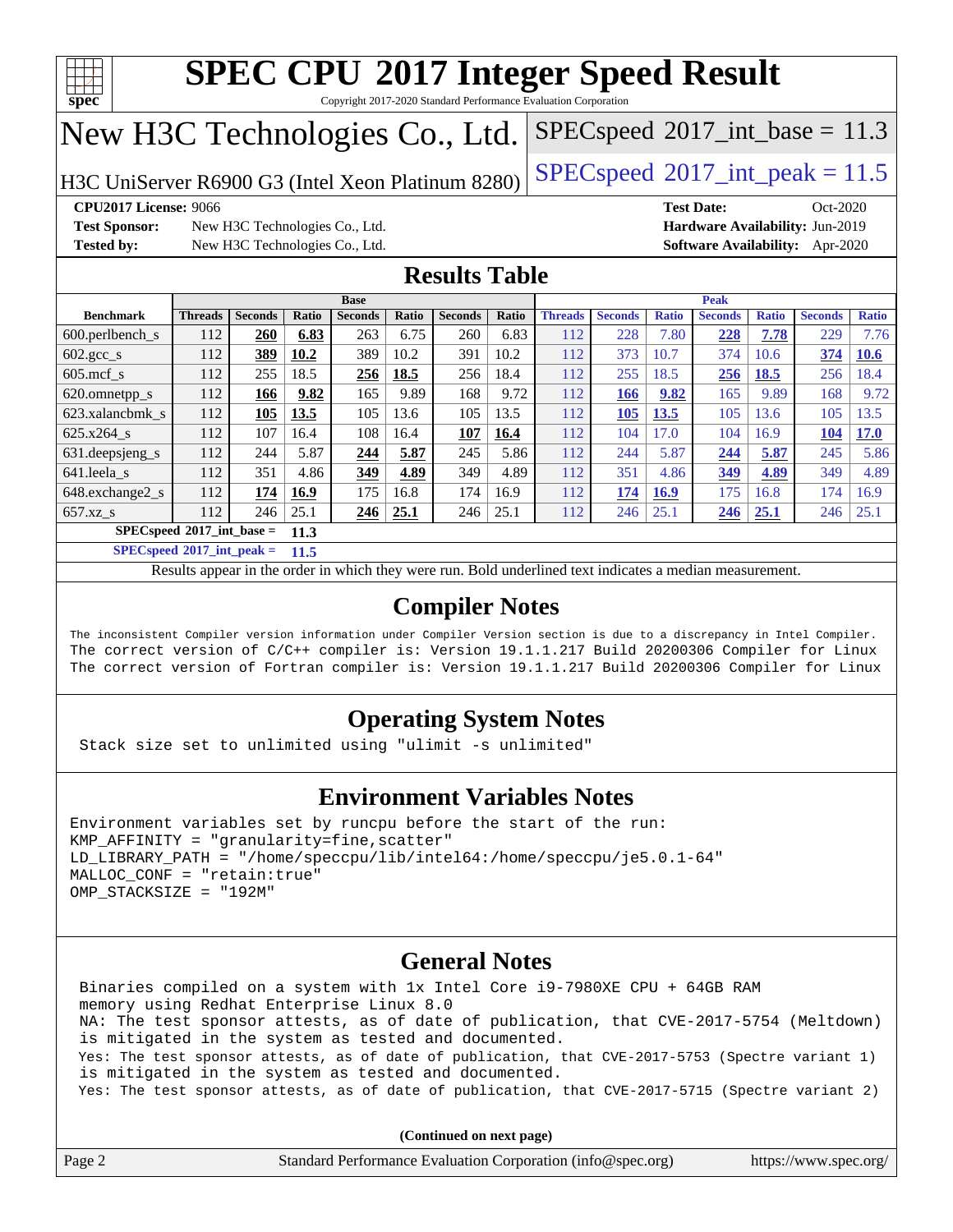

Copyright 2017-2020 Standard Performance Evaluation Corporation

## New H3C Technologies Co., Ltd.

H3C UniServer R6900 G3 (Intel Xeon Platinum 8280) [SPECspeed](http://www.spec.org/auto/cpu2017/Docs/result-fields.html#SPECspeed2017intpeak)®2017\_int\_peak =  $11.5$ 

 $SPECspeed^{\circ}2017\_int\_base = 11.3$  $SPECspeed^{\circ}2017\_int\_base = 11.3$ 

**[Test Sponsor:](http://www.spec.org/auto/cpu2017/Docs/result-fields.html#TestSponsor)** New H3C Technologies Co., Ltd. **[Hardware Availability:](http://www.spec.org/auto/cpu2017/Docs/result-fields.html#HardwareAvailability)** Jun-2019 **[Tested by:](http://www.spec.org/auto/cpu2017/Docs/result-fields.html#Testedby)** New H3C Technologies Co., Ltd. **[Software Availability:](http://www.spec.org/auto/cpu2017/Docs/result-fields.html#SoftwareAvailability)** Apr-2020

**[CPU2017 License:](http://www.spec.org/auto/cpu2017/Docs/result-fields.html#CPU2017License)** 9066 **[Test Date:](http://www.spec.org/auto/cpu2017/Docs/result-fields.html#TestDate)** Oct-2020

### **[General Notes \(Continued\)](http://www.spec.org/auto/cpu2017/Docs/result-fields.html#GeneralNotes)**

 is mitigated in the system as tested and documented. Transparent Huge Pages enabled by default Prior to runcpu invocation Filesystem page cache synced and cleared with: sync; echo 3> /proc/sys/vm/drop\_caches jemalloc, a general purpose malloc implementation built with the RedHat Enterprise 7.5, and the system compiler gcc 4.8.5 sources available from jemalloc.net or <https://github.com/jemalloc/jemalloc/releases>

### **[Platform Notes](http://www.spec.org/auto/cpu2017/Docs/result-fields.html#PlatformNotes)**

Page 3 Standard Performance Evaluation Corporation [\(info@spec.org\)](mailto:info@spec.org) <https://www.spec.org/> BIOS Settings: Set Hyper Threading to Disabled Set Patrol Scrub to Disabled Set IMC Interleaving to 2-way Interleave Sysinfo program /home/speccpu/bin/sysinfo Rev: r6365 of 2019-08-21 295195f888a3d7edb1e6e46a485a0011 running on localhost.localdomain Fri Oct 30 16:03:55 2020 SUT (System Under Test) info as seen by some common utilities. For more information on this section, see <https://www.spec.org/cpu2017/Docs/config.html#sysinfo> From /proc/cpuinfo model name : Intel(R) Xeon(R) Platinum 8280 CPU @ 2.70GHz 4 "physical id"s (chips) 112 "processors" cores, siblings (Caution: counting these is hw and system dependent. The following excerpts from /proc/cpuinfo might not be reliable. Use with caution.) cpu cores : 28 siblings : 28 physical 0: cores 0 1 2 3 4 5 6 8 9 10 11 12 13 14 16 17 18 19 20 21 22 24 25 26 27 28 29 30 physical 1: cores 0 1 2 3 4 5 6 8 9 10 11 12 13 14 16 17 18 19 20 21 22 24 25 26 27 28 29 30 physical 2: cores 0 1 2 3 4 5 6 8 9 10 11 12 13 14 16 17 18 19 20 21 22 24 25 26 27 28 29 30 physical 3: cores 0 1 2 3 4 5 6 8 9 10 11 12 13 14 16 17 18 19 20 21 22 24 25 26 27 28 29 30 From lscpu: Architecture: x86\_64 CPU op-mode(s): 32-bit, 64-bit Byte Order: Little Endian CPU(s): 112 **(Continued on next page)**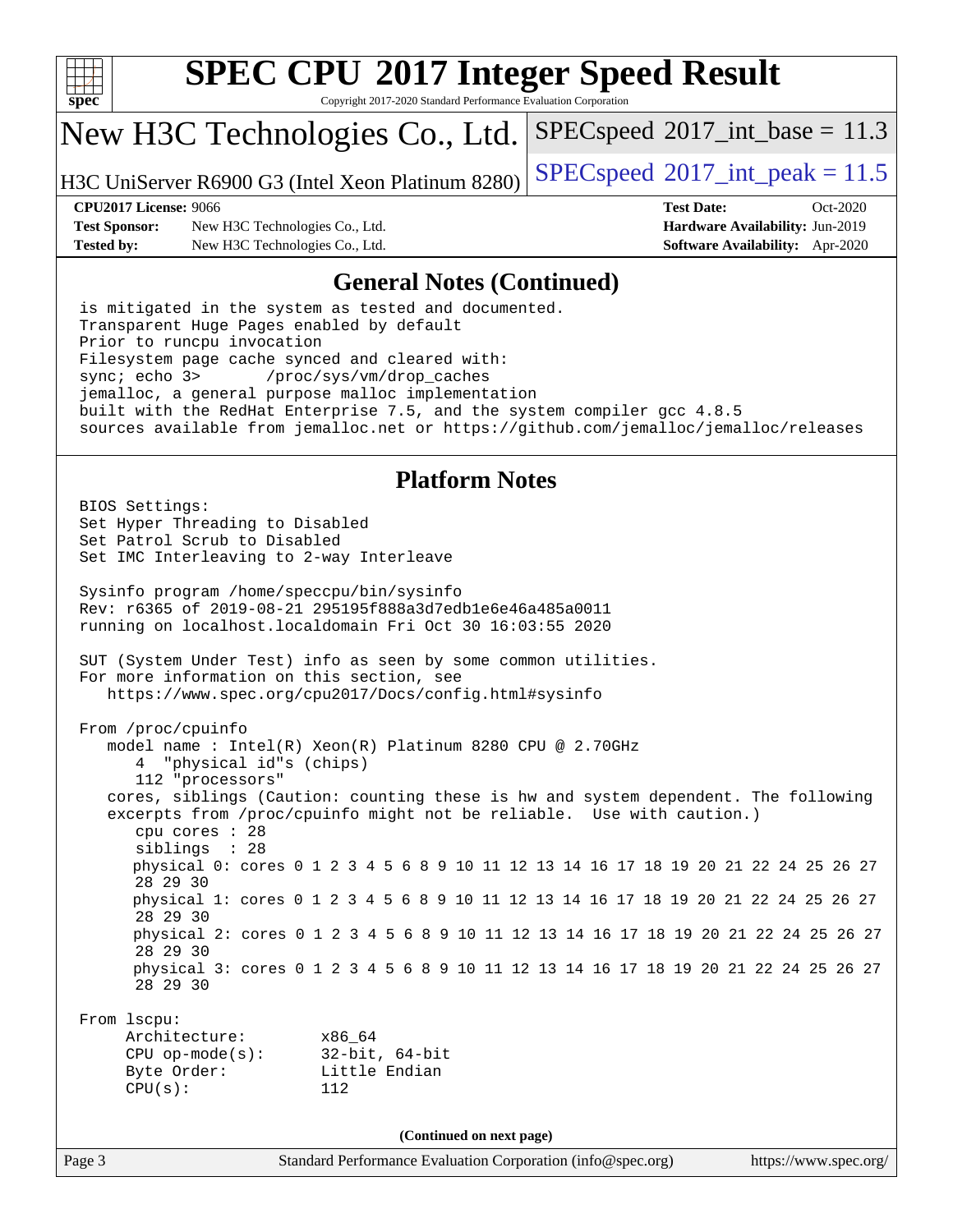

### **[SPEC CPU](http://www.spec.org/auto/cpu2017/Docs/result-fields.html#SPECCPU2017IntegerSpeedResult)[2017 Integer Speed Result](http://www.spec.org/auto/cpu2017/Docs/result-fields.html#SPECCPU2017IntegerSpeedResult)** Copyright 2017-2020 Standard Performance Evaluation Corporation

 $SPECspeed^{\circ}2017\_int\_base = 11.3$  $SPECspeed^{\circ}2017\_int\_base = 11.3$ 

New H3C Technologies Co., Ltd.

H3C UniServer R6900 G3 (Intel Xeon Platinum 8280) [SPECspeed](http://www.spec.org/auto/cpu2017/Docs/result-fields.html#SPECspeed2017intpeak)®2017\_int\_peak =  $11.5$ 

**[Test Sponsor:](http://www.spec.org/auto/cpu2017/Docs/result-fields.html#TestSponsor)** New H3C Technologies Co., Ltd. **[Hardware Availability:](http://www.spec.org/auto/cpu2017/Docs/result-fields.html#HardwareAvailability)** Jun-2019 **[Tested by:](http://www.spec.org/auto/cpu2017/Docs/result-fields.html#Testedby)** New H3C Technologies Co., Ltd. **[Software Availability:](http://www.spec.org/auto/cpu2017/Docs/result-fields.html#SoftwareAvailability)** Apr-2020

**[CPU2017 License:](http://www.spec.org/auto/cpu2017/Docs/result-fields.html#CPU2017License)** 9066 **[Test Date:](http://www.spec.org/auto/cpu2017/Docs/result-fields.html#TestDate)** Oct-2020

#### **[Platform Notes \(Continued\)](http://www.spec.org/auto/cpu2017/Docs/result-fields.html#PlatformNotes)**

 On-line CPU(s) list: 0-111 Thread(s) per core: 1 Core(s) per socket: 28 Socket(s): 4 NUMA node(s): 4 Vendor ID: GenuineIntel CPU family: 6 Model: 85 Model name: Intel(R) Xeon(R) Platinum 8280 CPU @ 2.70GHz Stepping: 6 CPU MHz: 1051.489 CPU max MHz: 4000.0000 CPU min MHz: 1000.0000 BogoMIPS: 5400.00 Virtualization: VT-x L1d cache: 32K L1i cache: 32K L2 cache: 1024K L3 cache: 39424K NUMA node0 CPU(s): 0-27 NUMA node1 CPU(s): 28-55 NUMA node2 CPU(s): 56-83 NUMA node3 CPU(s): 84-111 Flags: fpu vme de pse tsc msr pae mce cx8 apic sep mtrr pge mca cmov pat pse36 clflush dts acpi mmx fxsr sse sse2 ss ht tm pbe syscall nx pdpe1gb rdtscp lm constant\_tsc art arch\_perfmon pebs bts rep\_good nopl xtopology nonstop\_tsc cpuid aperfmperf pni pclmulqdq dtes64 monitor ds\_cpl vmx smx est tm2 ssse3 sdbg fma cx16 xtpr pdcm pcid dca sse4\_1 sse4\_2 x2apic movbe popcnt tsc\_deadline\_timer aes xsave avx f16c rdrand lahf\_lm abm 3dnowprefetch cpuid\_fault epb cat\_l3 cdp\_l3 invpcid\_single intel\_ppin ssbd mba ibrs ibpb stibp ibrs\_enhanced tpr\_shadow vnmi flexpriority ept vpid fsgsbase tsc\_adjust bmi1 hle avx2 smep bmi2 erms invpcid rtm cqm mpx rdt\_a avx512f avx512dq rdseed adx smap clflushopt clwb intel\_pt avx512cd avx512bw avx512vl xsaveopt xsavec xgetbv1 xsaves cqm\_llc cqm\_occup\_llc cqm\_mbm\_total cqm\_mbm\_local dtherm ida arat pln pts hwp hwp\_act\_window hwp\_epp hwp\_pkg\_req pku ospke avx512\_vnni md\_clear flush\_l1d arch\_capabilities /proc/cpuinfo cache data cache size : 39424 KB From numactl --hardware WARNING: a numactl 'node' might or might not correspond to a physical chip. available: 4 nodes (0-3) node 0 cpus: 0 1 2 3 4 5 6 7 8 9 10 11 12 13 14 15 16 17 18 19 20 21 22 23 24 25 26 27 node 0 size: 95040 MB node 0 free: 94591 MB

**(Continued on next page)**

node 1 cpus: 28 29 30 31 32 33 34 35 36 37 38 39 40 41 42 43 44 45 46 47 48 49 50 51 52

| e4 |  |  |
|----|--|--|
|    |  |  |

53 54 55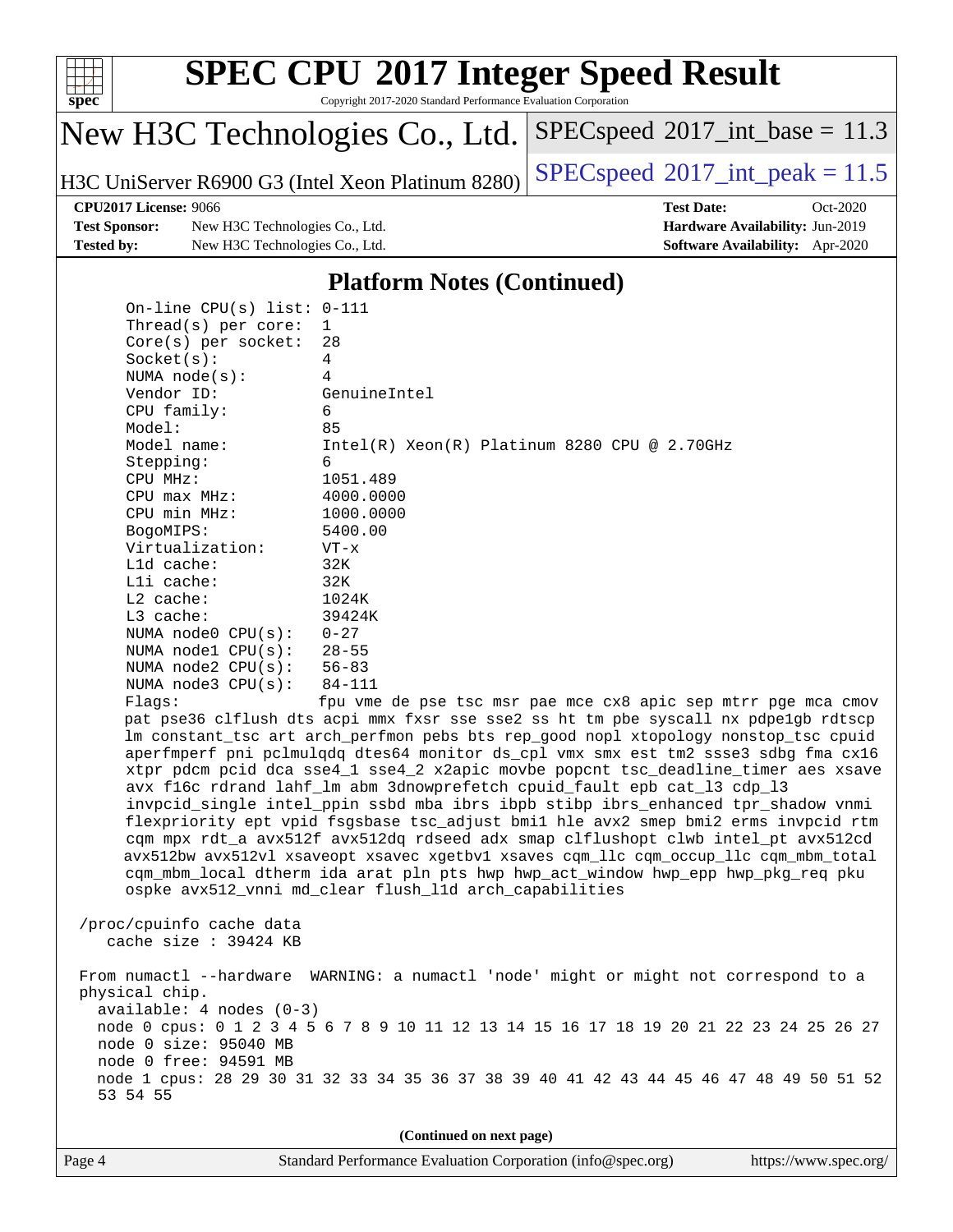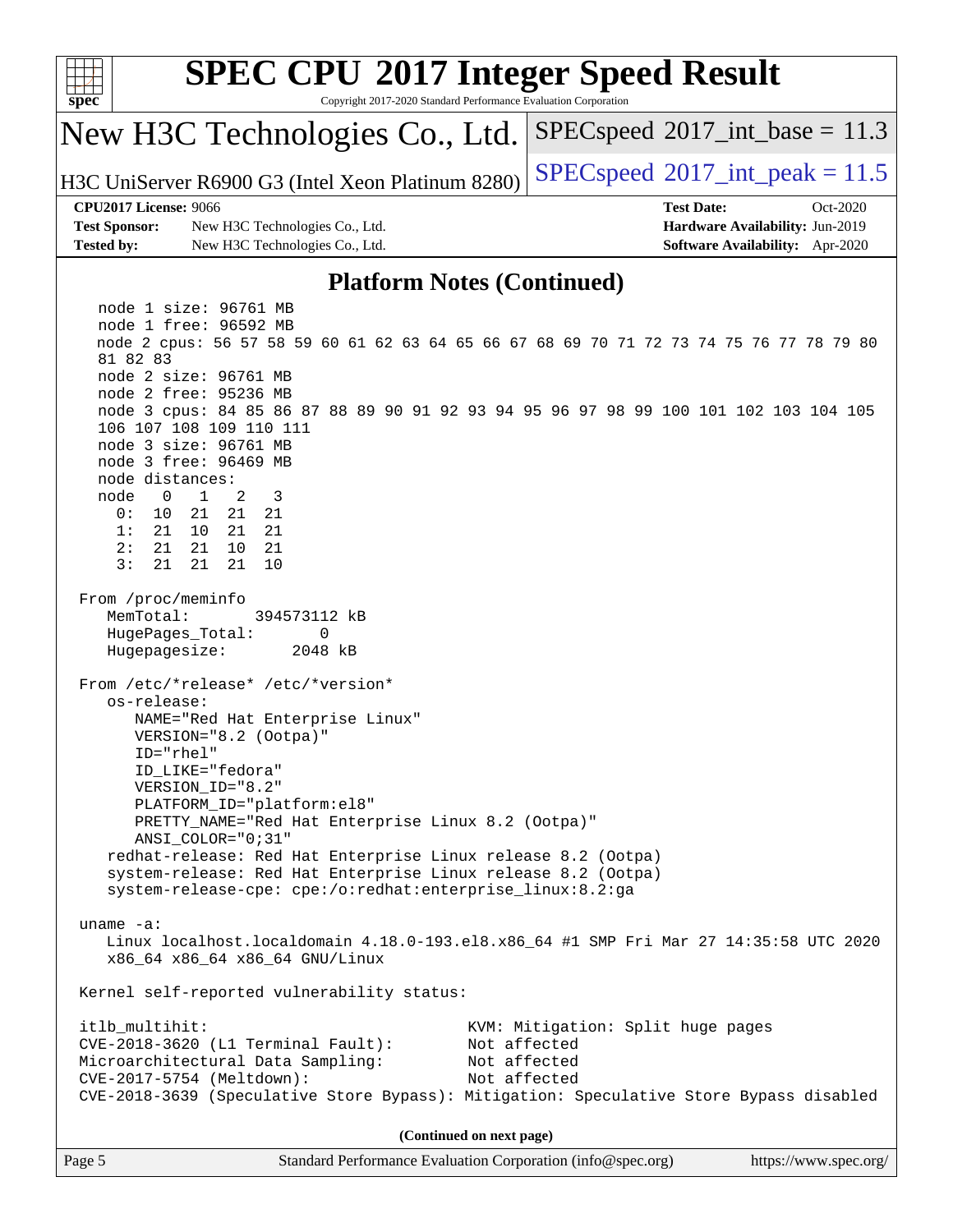| $spec^*$                                                                                                                                                                                                                                                                                                            | <b>SPEC CPU®2017 Integer Speed Result</b><br>Copyright 2017-2020 Standard Performance Evaluation Corporation                                                                                                                                                                                                                                                                                                                                                                                                                                                                                                                                                                                                                                                         |                                               |                                            |                                                                                |
|---------------------------------------------------------------------------------------------------------------------------------------------------------------------------------------------------------------------------------------------------------------------------------------------------------------------|----------------------------------------------------------------------------------------------------------------------------------------------------------------------------------------------------------------------------------------------------------------------------------------------------------------------------------------------------------------------------------------------------------------------------------------------------------------------------------------------------------------------------------------------------------------------------------------------------------------------------------------------------------------------------------------------------------------------------------------------------------------------|-----------------------------------------------|--------------------------------------------|--------------------------------------------------------------------------------|
|                                                                                                                                                                                                                                                                                                                     | New H3C Technologies Co., Ltd.                                                                                                                                                                                                                                                                                                                                                                                                                                                                                                                                                                                                                                                                                                                                       |                                               | $SPEC speed^{\circ}2017\_int\_base = 11.3$ |                                                                                |
|                                                                                                                                                                                                                                                                                                                     | H3C UniServer R6900 G3 (Intel Xeon Platinum 8280)                                                                                                                                                                                                                                                                                                                                                                                                                                                                                                                                                                                                                                                                                                                    |                                               | $SPEC speed^{\circ}2017\_int\_peak = 11.5$ |                                                                                |
| <b>CPU2017 License: 9066</b><br><b>Test Sponsor:</b><br><b>Tested by:</b>                                                                                                                                                                                                                                           | New H3C Technologies Co., Ltd.<br>New H3C Technologies Co., Ltd.                                                                                                                                                                                                                                                                                                                                                                                                                                                                                                                                                                                                                                                                                                     |                                               | <b>Test Date:</b>                          | Oct-2020<br>Hardware Availability: Jun-2019<br>Software Availability: Apr-2020 |
|                                                                                                                                                                                                                                                                                                                     | <b>Platform Notes (Continued)</b>                                                                                                                                                                                                                                                                                                                                                                                                                                                                                                                                                                                                                                                                                                                                    |                                               |                                            |                                                                                |
| via prctl and seccomp<br>Mitigation: usercopy/swapgs barriers and __user<br>$CVE-2017-5753$ (Spectre variant 1):<br>pointer sanitization<br>Mitigation: Enhanced IBRS, IBPB: conditional,<br>$CVE-2017-5715$ (Spectre variant 2):<br>RSB filling<br>Vulnerable: Clear CPU buffers attempted, no<br>tsx_async_abort: |                                                                                                                                                                                                                                                                                                                                                                                                                                                                                                                                                                                                                                                                                                                                                                      |                                               |                                            |                                                                                |
|                                                                                                                                                                                                                                                                                                                     |                                                                                                                                                                                                                                                                                                                                                                                                                                                                                                                                                                                                                                                                                                                                                                      |                                               | microcode; SMT disabled                    |                                                                                |
| run-level 3 Oct 30 16:02<br>Filesystem<br>BIOS:<br>Memory:                                                                                                                                                                                                                                                          | SPEC is set to: /home/speccpu<br>Type<br>/dev/mapper/rhel-home xfs<br>839G<br>From /sys/devices/virtual/dmi/id<br>American Megatrends Inc. 2.00.33 08/22/2019<br>Vendor: New H3C Technologies Co., Ltd.<br>Product: H3C UniServer R6900 G3<br>Product Family: Rack<br>Serial: 210235A3T0H204000004<br>Additional information from dmidecode follows. WARNING: Use caution when you interpret<br>this section. The 'dmidecode' program reads system data which is "intended to allow<br>hardware to be accurately determined", but the intent may not be met, as there are<br>frequent changes to hardware, firmware, and the "DMTF SMBIOS" standard.<br>24x Micron 18ASF2G72PDZ-2G9E1 16 GB 2 rank 2933<br>24x NO DIMM NO DIMM<br>(End of data from sysinfo program) | 141G 698G 17% / home                          | Size Used Avail Use% Mounted on            |                                                                                |
|                                                                                                                                                                                                                                                                                                                     |                                                                                                                                                                                                                                                                                                                                                                                                                                                                                                                                                                                                                                                                                                                                                                      | <b>Compiler Version Notes</b>                 |                                            |                                                                                |
| C<br>NextGen Build 20200304                                                                                                                                                                                                                                                                                         | 600.perlbench_s(base) 602.gcc_s(base, peak) 605.mcf_s(base, peak)<br>625.x264_s(base, peak) 657.xz_s(base, peak)<br>Intel(R) C Compiler for applications running on Intel(R) 64, Version 2021.1<br>Copyright (C) 1985-2020 Intel Corporation. All rights reserved.                                                                                                                                                                                                                                                                                                                                                                                                                                                                                                   |                                               |                                            |                                                                                |
| C                                                                                                                                                                                                                                                                                                                   | 600.perlbench_s(peak)<br>Intel(R) C Intel(R) 64 Compiler for applications running on Intel(R) 64,                                                                                                                                                                                                                                                                                                                                                                                                                                                                                                                                                                                                                                                                    | =====================<br>____________________ | ==============================             |                                                                                |
|                                                                                                                                                                                                                                                                                                                     |                                                                                                                                                                                                                                                                                                                                                                                                                                                                                                                                                                                                                                                                                                                                                                      | (Continued on next page)                      |                                            |                                                                                |
| Page 6                                                                                                                                                                                                                                                                                                              | Standard Performance Evaluation Corporation (info@spec.org)                                                                                                                                                                                                                                                                                                                                                                                                                                                                                                                                                                                                                                                                                                          |                                               |                                            | https://www.spec.org/                                                          |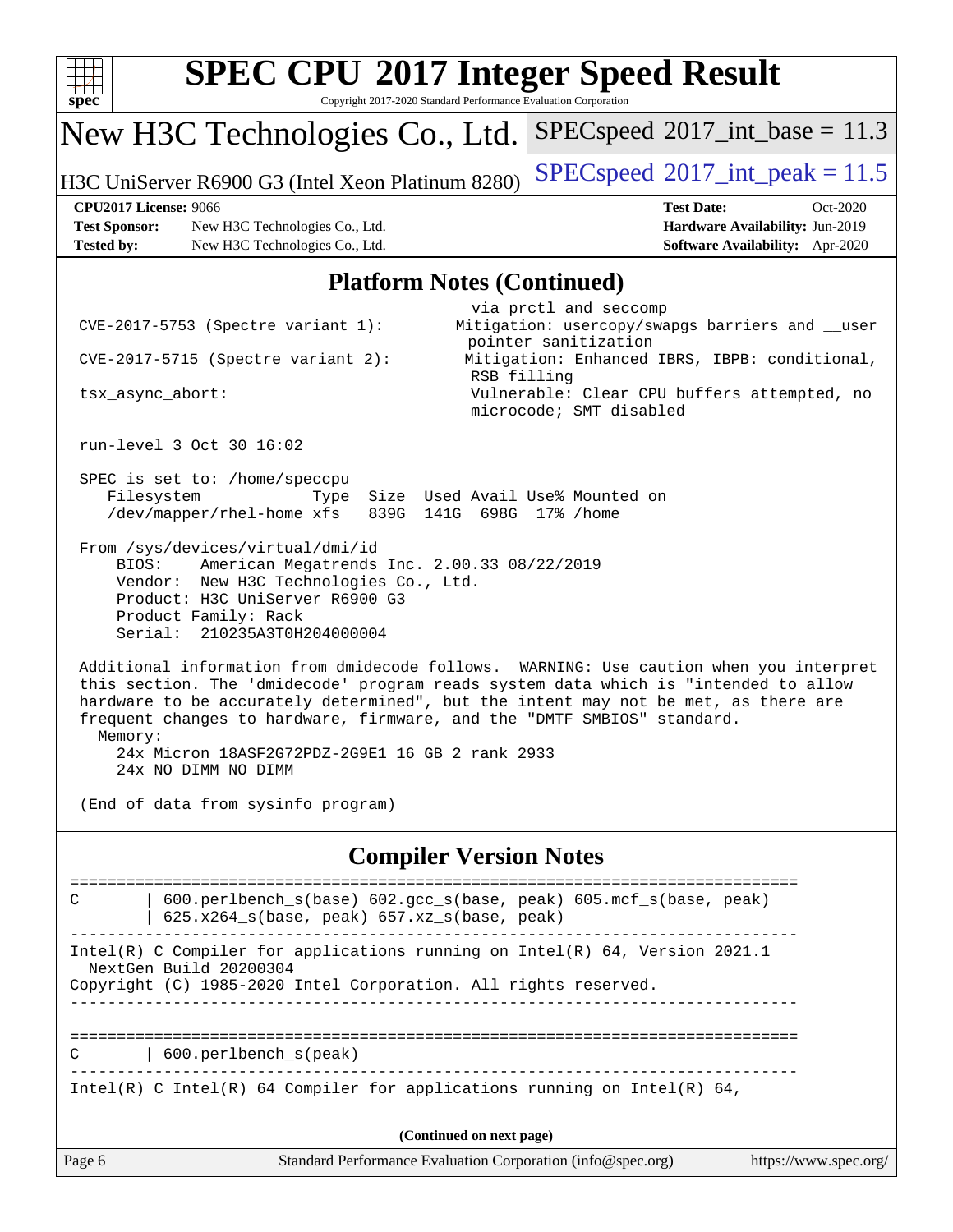| <b>SPEC CPU®2017 Integer Speed Result</b><br>Copyright 2017-2020 Standard Performance Evaluation Corporation<br>$spec^*$                                                                 |                                                                                                     |
|------------------------------------------------------------------------------------------------------------------------------------------------------------------------------------------|-----------------------------------------------------------------------------------------------------|
| New H3C Technologies Co., Ltd.                                                                                                                                                           | $SPEC speed^{\circ}2017\_int\_base = 11.3$                                                          |
| H3C UniServer R6900 G3 (Intel Xeon Platinum 8280)                                                                                                                                        | $SPEC speed^{\circ}2017\_int\_peak = 11.5$                                                          |
| <b>CPU2017 License: 9066</b><br><b>Test Sponsor:</b><br>New H3C Technologies Co., Ltd.<br><b>Tested by:</b><br>New H3C Technologies Co., Ltd.                                            | <b>Test Date:</b><br>Oct-2020<br>Hardware Availability: Jun-2019<br>Software Availability: Apr-2020 |
| <b>Compiler Version Notes (Continued)</b>                                                                                                                                                |                                                                                                     |
| Version 19.1.1.217 Build 20200306<br>Copyright (C) 1985-2020 Intel Corporation. All rights reserved.<br>----------                                                                       |                                                                                                     |
| 600.perlbench_s(base) 602.gcc_s(base, peak) 605.mcf_s(base, peak)<br>C<br>625.x264_s(base, peak) 657.xz_s(base, peak)                                                                    |                                                                                                     |
| Intel(R) C Compiler for applications running on Intel(R) 64, Version 2021.1<br>NextGen Build 20200304<br>Copyright (C) 1985-2020 Intel Corporation. All rights reserved.                 |                                                                                                     |
| 600.perlbench_s(peak)                                                                                                                                                                    |                                                                                                     |
| Intel(R) C Intel(R) 64 Compiler for applications running on Intel(R) 64,<br>Version 19.1.1.217 Build 20200306<br>Copyright (C) 1985-2020 Intel Corporation. All rights reserved.         |                                                                                                     |
| 620.omnetpp_s(base, peak) 623.xalancbmk_s(base, peak)<br>$C++$<br>631.deepsjeng_s(base, peak) 641.leela_s(base, peak)                                                                    |                                                                                                     |
| Intel(R) C++ Compiler for applications running on Intel(R) 64, Version 2021.1<br>NextGen Build 20200304<br>Copyright (C) 1985-2020 Intel Corporation. All rights reserved.               |                                                                                                     |
| Fortran   648.exchange2_s(base, peak)                                                                                                                                                    |                                                                                                     |
| $Intel(R)$ Fortran Intel(R) 64 Compiler for applications running on Intel(R)<br>64, Version 19.1.1.217 Build 20200306<br>Copyright (C) 1985-2020 Intel Corporation. All rights reserved. |                                                                                                     |
| <b>Base Compiler Invocation</b>                                                                                                                                                          |                                                                                                     |
| C benchmarks:<br>icc                                                                                                                                                                     |                                                                                                     |
| $C_{++}$ benchmarks:<br>icpc                                                                                                                                                             |                                                                                                     |

**(Continued on next page)**

Page 7 Standard Performance Evaluation Corporation [\(info@spec.org\)](mailto:info@spec.org) <https://www.spec.org/>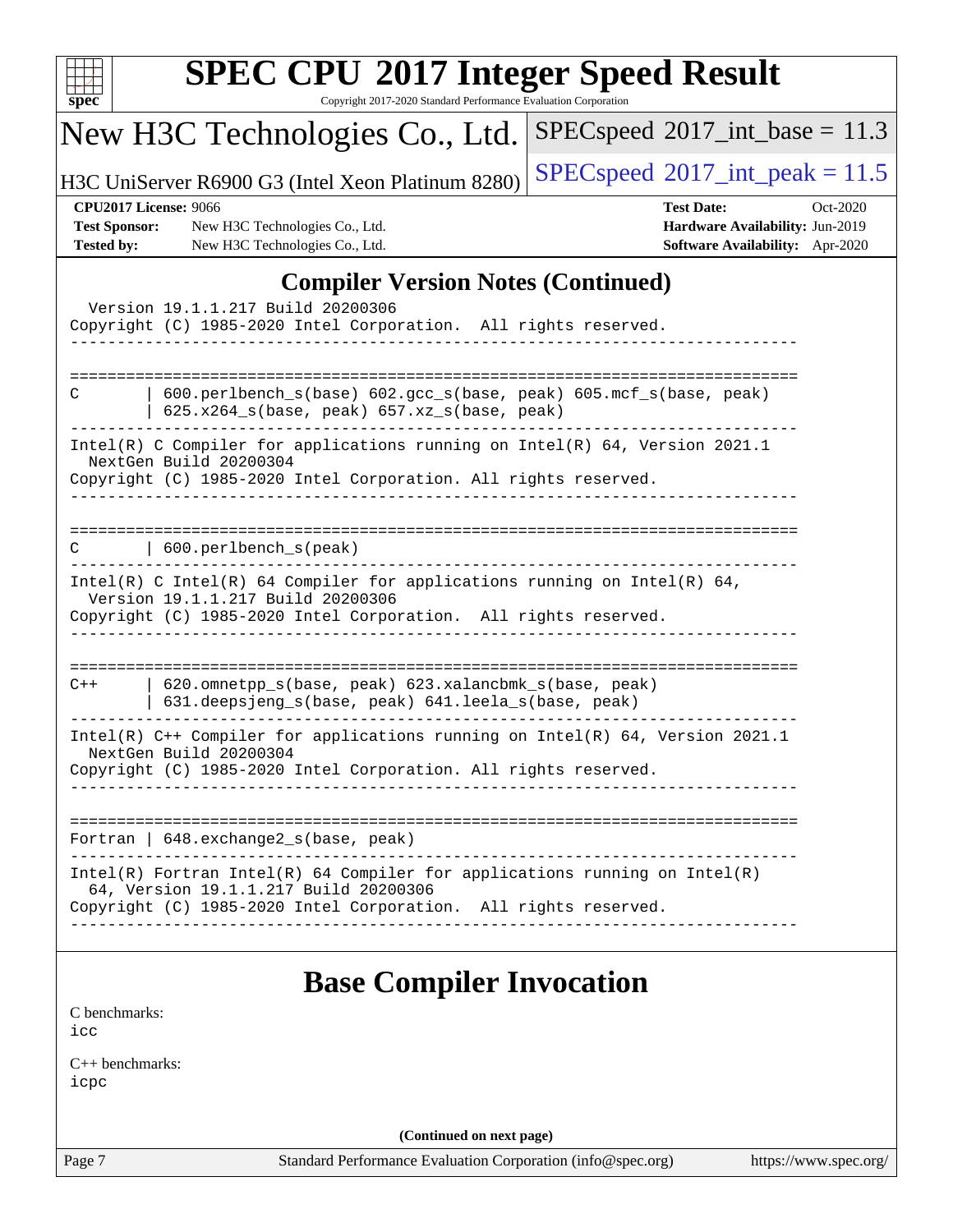

Copyright 2017-2020 Standard Performance Evaluation Corporation

## New H3C Technologies Co., Ltd.

H3C UniServer R6900 G3 (Intel Xeon Platinum 8280) [SPECspeed](http://www.spec.org/auto/cpu2017/Docs/result-fields.html#SPECspeed2017intpeak)®2017\_int\_peak =  $11.5$ 

 $SPECspeed^{\circ}2017\_int\_base = 11.3$  $SPECspeed^{\circ}2017\_int\_base = 11.3$ 

**[Test Sponsor:](http://www.spec.org/auto/cpu2017/Docs/result-fields.html#TestSponsor)** New H3C Technologies Co., Ltd. **[Hardware Availability:](http://www.spec.org/auto/cpu2017/Docs/result-fields.html#HardwareAvailability)** Jun-2019 **[Tested by:](http://www.spec.org/auto/cpu2017/Docs/result-fields.html#Testedby)** New H3C Technologies Co., Ltd. **[Software Availability:](http://www.spec.org/auto/cpu2017/Docs/result-fields.html#SoftwareAvailability)** Apr-2020

**[CPU2017 License:](http://www.spec.org/auto/cpu2017/Docs/result-fields.html#CPU2017License)** 9066 **[Test Date:](http://www.spec.org/auto/cpu2017/Docs/result-fields.html#TestDate)** Oct-2020

## **[Base Compiler Invocation \(Continued\)](http://www.spec.org/auto/cpu2017/Docs/result-fields.html#BaseCompilerInvocation)**

[Fortran benchmarks](http://www.spec.org/auto/cpu2017/Docs/result-fields.html#Fortranbenchmarks): [ifort](http://www.spec.org/cpu2017/results/res2020q4/cpu2017-20201105-24340.flags.html#user_FCbase_intel_ifort_8111460550e3ca792625aed983ce982f94888b8b503583aa7ba2b8303487b4d8a21a13e7191a45c5fd58ff318f48f9492884d4413fa793fd88dd292cad7027ca)

## **[Base Portability Flags](http://www.spec.org/auto/cpu2017/Docs/result-fields.html#BasePortabilityFlags)**

 600.perlbench\_s: [-DSPEC\\_LP64](http://www.spec.org/cpu2017/results/res2020q4/cpu2017-20201105-24340.flags.html#b600.perlbench_s_basePORTABILITY_DSPEC_LP64) [-DSPEC\\_LINUX\\_X64](http://www.spec.org/cpu2017/results/res2020q4/cpu2017-20201105-24340.flags.html#b600.perlbench_s_baseCPORTABILITY_DSPEC_LINUX_X64) 602.gcc\_s: [-DSPEC\\_LP64](http://www.spec.org/cpu2017/results/res2020q4/cpu2017-20201105-24340.flags.html#suite_basePORTABILITY602_gcc_s_DSPEC_LP64) 605.mcf\_s: [-DSPEC\\_LP64](http://www.spec.org/cpu2017/results/res2020q4/cpu2017-20201105-24340.flags.html#suite_basePORTABILITY605_mcf_s_DSPEC_LP64) 620.omnetpp\_s: [-DSPEC\\_LP64](http://www.spec.org/cpu2017/results/res2020q4/cpu2017-20201105-24340.flags.html#suite_basePORTABILITY620_omnetpp_s_DSPEC_LP64) 623.xalancbmk\_s: [-DSPEC\\_LP64](http://www.spec.org/cpu2017/results/res2020q4/cpu2017-20201105-24340.flags.html#suite_basePORTABILITY623_xalancbmk_s_DSPEC_LP64) [-DSPEC\\_LINUX](http://www.spec.org/cpu2017/results/res2020q4/cpu2017-20201105-24340.flags.html#b623.xalancbmk_s_baseCXXPORTABILITY_DSPEC_LINUX) 625.x264\_s: [-DSPEC\\_LP64](http://www.spec.org/cpu2017/results/res2020q4/cpu2017-20201105-24340.flags.html#suite_basePORTABILITY625_x264_s_DSPEC_LP64) 631.deepsjeng\_s: [-DSPEC\\_LP64](http://www.spec.org/cpu2017/results/res2020q4/cpu2017-20201105-24340.flags.html#suite_basePORTABILITY631_deepsjeng_s_DSPEC_LP64) 641.leela\_s: [-DSPEC\\_LP64](http://www.spec.org/cpu2017/results/res2020q4/cpu2017-20201105-24340.flags.html#suite_basePORTABILITY641_leela_s_DSPEC_LP64) 648.exchange2\_s: [-DSPEC\\_LP64](http://www.spec.org/cpu2017/results/res2020q4/cpu2017-20201105-24340.flags.html#suite_basePORTABILITY648_exchange2_s_DSPEC_LP64) 657.xz\_s: [-DSPEC\\_LP64](http://www.spec.org/cpu2017/results/res2020q4/cpu2017-20201105-24340.flags.html#suite_basePORTABILITY657_xz_s_DSPEC_LP64)

## **[Base Optimization Flags](http://www.spec.org/auto/cpu2017/Docs/result-fields.html#BaseOptimizationFlags)**

#### [C benchmarks](http://www.spec.org/auto/cpu2017/Docs/result-fields.html#Cbenchmarks):

[-m64](http://www.spec.org/cpu2017/results/res2020q4/cpu2017-20201105-24340.flags.html#user_CCbase_m64-icc) [-qnextgen](http://www.spec.org/cpu2017/results/res2020q4/cpu2017-20201105-24340.flags.html#user_CCbase_f-qnextgen) [-std=c11](http://www.spec.org/cpu2017/results/res2020q4/cpu2017-20201105-24340.flags.html#user_CCbase_std-icc-std_0e1c27790398a4642dfca32ffe6c27b5796f9c2d2676156f2e42c9c44eaad0c049b1cdb667a270c34d979996257aeb8fc440bfb01818dbc9357bd9d174cb8524) [-Wl,-plugin-opt=-x86-branches-within-32B-boundaries](http://www.spec.org/cpu2017/results/res2020q4/cpu2017-20201105-24340.flags.html#user_CCbase_f-x86-branches-within-32B-boundaries_0098b4e4317ae60947b7b728078a624952a08ac37a3c797dfb4ffeb399e0c61a9dd0f2f44ce917e9361fb9076ccb15e7824594512dd315205382d84209e912f3) [-Wl,-z,muldefs](http://www.spec.org/cpu2017/results/res2020q4/cpu2017-20201105-24340.flags.html#user_CCbase_link_force_multiple1_b4cbdb97b34bdee9ceefcfe54f4c8ea74255f0b02a4b23e853cdb0e18eb4525ac79b5a88067c842dd0ee6996c24547a27a4b99331201badda8798ef8a743f577) [-xCORE-AVX512](http://www.spec.org/cpu2017/results/res2020q4/cpu2017-20201105-24340.flags.html#user_CCbase_f-xCORE-AVX512) [-O3](http://www.spec.org/cpu2017/results/res2020q4/cpu2017-20201105-24340.flags.html#user_CCbase_f-O3) [-ffast-math](http://www.spec.org/cpu2017/results/res2020q4/cpu2017-20201105-24340.flags.html#user_CCbase_f-ffast-math) [-flto](http://www.spec.org/cpu2017/results/res2020q4/cpu2017-20201105-24340.flags.html#user_CCbase_f-flto) [-mfpmath=sse](http://www.spec.org/cpu2017/results/res2020q4/cpu2017-20201105-24340.flags.html#user_CCbase_f-mfpmath_70eb8fac26bde974f8ab713bc9086c5621c0b8d2f6c86f38af0bd7062540daf19db5f3a066d8c6684be05d84c9b6322eb3b5be6619d967835195b93d6c02afa1) [-funroll-loops](http://www.spec.org/cpu2017/results/res2020q4/cpu2017-20201105-24340.flags.html#user_CCbase_f-funroll-loops) [-fuse-ld=gold](http://www.spec.org/cpu2017/results/res2020q4/cpu2017-20201105-24340.flags.html#user_CCbase_f-fuse-ld_920b3586e2b8c6e0748b9c84fa9b744736ba725a32cab14ad8f3d4ad28eecb2f59d1144823d2e17006539a88734fe1fc08fc3035f7676166309105a78aaabc32) [-qopt-mem-layout-trans=4](http://www.spec.org/cpu2017/results/res2020q4/cpu2017-20201105-24340.flags.html#user_CCbase_f-qopt-mem-layout-trans_fa39e755916c150a61361b7846f310bcdf6f04e385ef281cadf3647acec3f0ae266d1a1d22d972a7087a248fd4e6ca390a3634700869573d231a252c784941a8) [-fopenmp](http://www.spec.org/cpu2017/results/res2020q4/cpu2017-20201105-24340.flags.html#user_CCbase_fopenmp_5aa2e47ce4f2ef030ba5d12d5a7a9c4e57167333d78243fcadb80b48d5abb78ff19333f8478e0b2a41e63049eb285965c145ccab7b93db7d0c4d59e4dc6f5591) [-DSPEC\\_OPENMP](http://www.spec.org/cpu2017/results/res2020q4/cpu2017-20201105-24340.flags.html#suite_CCbase_DSPEC_OPENMP) [-L/usr/local/jemalloc64-5.0.1/lib](http://www.spec.org/cpu2017/results/res2020q4/cpu2017-20201105-24340.flags.html#user_CCbase_jemalloc_link_path64_1_cc289568b1a6c0fd3b62c91b824c27fcb5af5e8098e6ad028160d21144ef1b8aef3170d2acf0bee98a8da324cfe4f67d0a3d0c4cc4673d993d694dc2a0df248b) [-ljemalloc](http://www.spec.org/cpu2017/results/res2020q4/cpu2017-20201105-24340.flags.html#user_CCbase_jemalloc_link_lib_d1249b907c500fa1c0672f44f562e3d0f79738ae9e3c4a9c376d49f265a04b9c99b167ecedbf6711b3085be911c67ff61f150a17b3472be731631ba4d0471706)

#### [C++ benchmarks:](http://www.spec.org/auto/cpu2017/Docs/result-fields.html#CXXbenchmarks)

```
-m64 -qnextgen -Wl,-plugin-opt=-x86-branches-within-32B-boundaries
-Wl,-z,muldefs -xCORE-AVX512 -O3 -ffast-math -flto -mfpmath=sse
-funroll-loops -fuse-ld=gold -qopt-mem-layout-trans=4
-L/usr/local/IntelCompiler19/compilers_and_libraries_2020.1.217/linux/compiler/lib/intel64_lin
-lqkmalloc
```
#### [Fortran benchmarks:](http://www.spec.org/auto/cpu2017/Docs/result-fields.html#Fortranbenchmarks)

```
-m64 -Wl,-plugin-opt=-x86-branches-within-32B-boundaries -xCORE-AVX512
-O3 -ipo -no-prec-div -qopt-mem-layout-trans=4
-nostandard-realloc-lhs -align array32byte
-mbranches-within-32B-boundaries
```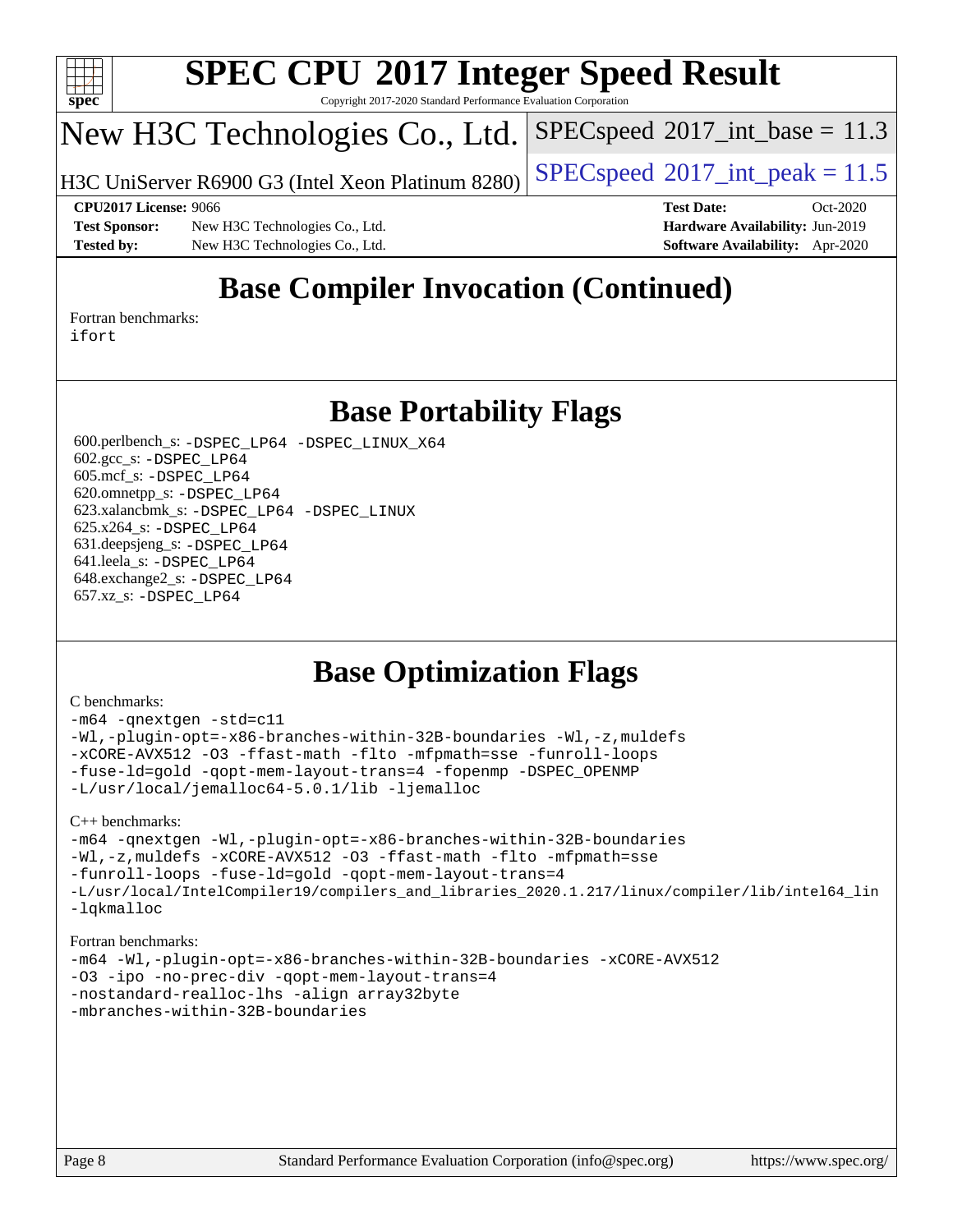

Copyright 2017-2020 Standard Performance Evaluation Corporation

## New H3C Technologies Co., Ltd.

H3C UniServer R6900 G3 (Intel Xeon Platinum 8280) [SPECspeed](http://www.spec.org/auto/cpu2017/Docs/result-fields.html#SPECspeed2017intpeak)®2017\_int\_peak =  $11.5$ 

 $SPECspeed^{\circledcirc}2017\_int\_base = 11.3$  $SPECspeed^{\circledcirc}2017\_int\_base = 11.3$ 

**[Test Sponsor:](http://www.spec.org/auto/cpu2017/Docs/result-fields.html#TestSponsor)** New H3C Technologies Co., Ltd. **[Hardware Availability:](http://www.spec.org/auto/cpu2017/Docs/result-fields.html#HardwareAvailability)** Jun-2019 **[Tested by:](http://www.spec.org/auto/cpu2017/Docs/result-fields.html#Testedby)** New H3C Technologies Co., Ltd. **[Software Availability:](http://www.spec.org/auto/cpu2017/Docs/result-fields.html#SoftwareAvailability)** Apr-2020

**[CPU2017 License:](http://www.spec.org/auto/cpu2017/Docs/result-fields.html#CPU2017License)** 9066 **[Test Date:](http://www.spec.org/auto/cpu2017/Docs/result-fields.html#TestDate)** Oct-2020

## **[Peak Compiler Invocation](http://www.spec.org/auto/cpu2017/Docs/result-fields.html#PeakCompilerInvocation)**

[C benchmarks](http://www.spec.org/auto/cpu2017/Docs/result-fields.html#Cbenchmarks):

[icc](http://www.spec.org/cpu2017/results/res2020q4/cpu2017-20201105-24340.flags.html#user_CCpeak_intel_icc_66fc1ee009f7361af1fbd72ca7dcefbb700085f36577c54f309893dd4ec40d12360134090235512931783d35fd58c0460139e722d5067c5574d8eaf2b3e37e92)

[C++ benchmarks:](http://www.spec.org/auto/cpu2017/Docs/result-fields.html#CXXbenchmarks) [icpc](http://www.spec.org/cpu2017/results/res2020q4/cpu2017-20201105-24340.flags.html#user_CXXpeak_intel_icpc_c510b6838c7f56d33e37e94d029a35b4a7bccf4766a728ee175e80a419847e808290a9b78be685c44ab727ea267ec2f070ec5dc83b407c0218cded6866a35d07)

[Fortran benchmarks](http://www.spec.org/auto/cpu2017/Docs/result-fields.html#Fortranbenchmarks): [ifort](http://www.spec.org/cpu2017/results/res2020q4/cpu2017-20201105-24340.flags.html#user_FCpeak_intel_ifort_8111460550e3ca792625aed983ce982f94888b8b503583aa7ba2b8303487b4d8a21a13e7191a45c5fd58ff318f48f9492884d4413fa793fd88dd292cad7027ca)

## **[Peak Portability Flags](http://www.spec.org/auto/cpu2017/Docs/result-fields.html#PeakPortabilityFlags)**

 600.perlbench\_s: [-DSPEC\\_LP64](http://www.spec.org/cpu2017/results/res2020q4/cpu2017-20201105-24340.flags.html#b600.perlbench_s_peakPORTABILITY_DSPEC_LP64) [-DSPEC\\_LINUX\\_X64](http://www.spec.org/cpu2017/results/res2020q4/cpu2017-20201105-24340.flags.html#b600.perlbench_s_peakCPORTABILITY_DSPEC_LINUX_X64) 602.gcc\_s: [-DSPEC\\_LP64](http://www.spec.org/cpu2017/results/res2020q4/cpu2017-20201105-24340.flags.html#suite_peakCCLD602_gcc_s_DSPEC_LP64)(\*) [-DSPEC\\_LP64](http://www.spec.org/cpu2017/results/res2020q4/cpu2017-20201105-24340.flags.html#suite_peakPORTABILITY602_gcc_s_DSPEC_LP64) 605.mcf\_s: [-DSPEC\\_LP64](http://www.spec.org/cpu2017/results/res2020q4/cpu2017-20201105-24340.flags.html#suite_peakPORTABILITY605_mcf_s_DSPEC_LP64) 620.omnetpp\_s: [-DSPEC\\_LP64](http://www.spec.org/cpu2017/results/res2020q4/cpu2017-20201105-24340.flags.html#suite_peakPORTABILITY620_omnetpp_s_DSPEC_LP64) 623.xalancbmk\_s: [-DSPEC\\_LP64](http://www.spec.org/cpu2017/results/res2020q4/cpu2017-20201105-24340.flags.html#suite_peakPORTABILITY623_xalancbmk_s_DSPEC_LP64) [-DSPEC\\_LINUX](http://www.spec.org/cpu2017/results/res2020q4/cpu2017-20201105-24340.flags.html#b623.xalancbmk_s_peakCXXPORTABILITY_DSPEC_LINUX) 625.x264\_s: [-DSPEC\\_LP64](http://www.spec.org/cpu2017/results/res2020q4/cpu2017-20201105-24340.flags.html#suite_peakPORTABILITY625_x264_s_DSPEC_LP64) 631.deepsjeng\_s: [-DSPEC\\_LP64](http://www.spec.org/cpu2017/results/res2020q4/cpu2017-20201105-24340.flags.html#suite_peakPORTABILITY631_deepsjeng_s_DSPEC_LP64) 641.leela\_s: [-DSPEC\\_LP64](http://www.spec.org/cpu2017/results/res2020q4/cpu2017-20201105-24340.flags.html#suite_peakPORTABILITY641_leela_s_DSPEC_LP64) 648.exchange2\_s: [-DSPEC\\_LP64](http://www.spec.org/cpu2017/results/res2020q4/cpu2017-20201105-24340.flags.html#suite_peakPORTABILITY648_exchange2_s_DSPEC_LP64) 657.xz\_s: [-DSPEC\\_LP64](http://www.spec.org/cpu2017/results/res2020q4/cpu2017-20201105-24340.flags.html#suite_peakPORTABILITY657_xz_s_DSPEC_LP64)

(\*) Indicates a portability flag that was found in a non-portability variable.

## **[Peak Optimization Flags](http://www.spec.org/auto/cpu2017/Docs/result-fields.html#PeakOptimizationFlags)**

[C benchmarks](http://www.spec.org/auto/cpu2017/Docs/result-fields.html#Cbenchmarks):

```
 600.perlbench_s: -Wl,-z,muldefs -prof-gen(pass 1) -prof-use(pass 2)
-xCORE-AVX512 -ipo -O3 -no-prec-div
-qopt-mem-layout-trans=4 -fno-strict-overflow
-mbranches-within-32B-boundaries
-L/usr/local/jemalloc64-5.0.1/lib -ljemalloc
```

```
 602.gcc_s: -m64 -qnextgen -std=c11 -fuse-ld=gold
-Wl,-plugin-opt=-x86-branches-within-32B-boundaries
-Wl,-z,muldefs -fprofile-generate(pass 1)
-fprofile-use=default.profdata(pass 2) -xCORE-AVX512 -flto
-Ofast(pass 1) -O3 -ffast-math -qopt-mem-layout-trans=4
-L/usr/local/jemalloc64-5.0.1/lib -ljemalloc
```
**(Continued on next page)**

Page 9 Standard Performance Evaluation Corporation [\(info@spec.org\)](mailto:info@spec.org) <https://www.spec.org/>